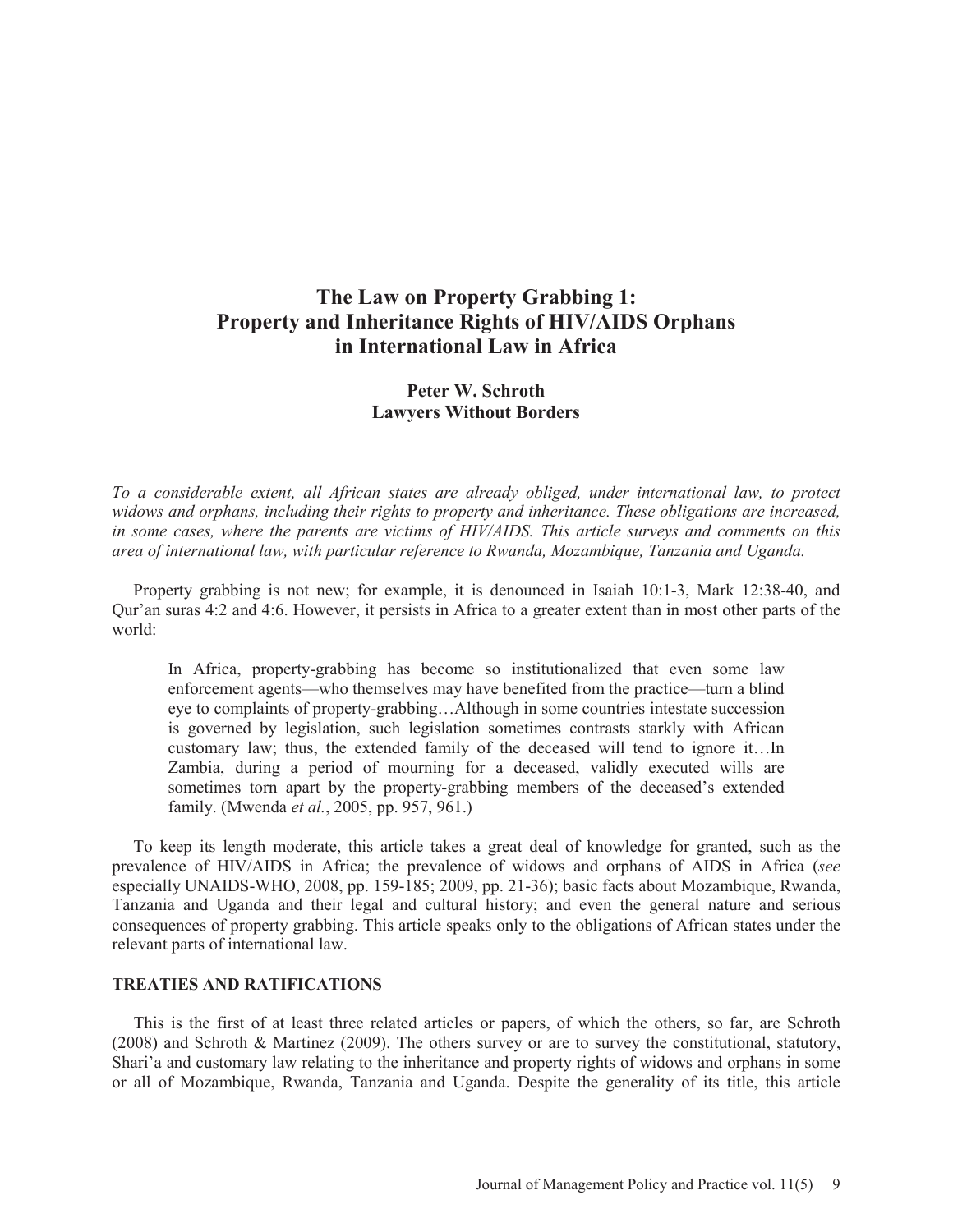provides details of the status of international instruments only for the same four countries. However, the situation with regard to international law is similar in most other African states, as suggested by Table 3.

 The primary topic for discussion is the rights of orphans whose parents owned some property when they died, including how the parents may provide for their children's future and how orphans may enforce their rights, for in many cases the parents' property does not in fact pass to their orphans. A related topic is the rights of widows (and possibly of widowers, *see*, *e.g.*, Mwenda *et al.*, 2005, pp. 964-966) to their lost spouses' property and to provide for their children's future, for in many cases a man's property does not in fact pass to his widow. Underlying these topics is a set of fundamental decisions about the nature of property, especially whether land, buildings and animals should belong to individuals, to extended families or to other groups. Some or all of those decisions have been made already, in the form of statutory, religious or customary law, constitutional law and international law. If any of those decisions are to be changed, the change must take one or more of these forms of law.

 An overlapping network of international and regional treaties and instruments protects general rights of equality, nondiscrimination and development and specific rights, such as rights to property ownership, housing, inheritance and health. These begin with the Universal Declaration of Human Rights ("UDHR") in 1948, which is considered non-binding but evidence of the law accepted by the peoples of the world. UDHR was followed in the 1970s by the clearly binding International Covenants on Civil and Political Rights ("ICCPR") and on Economic, Social and Cultural Rights ("ICESCR"). These three, often called the "International Bill of Rights," are supported and extended by treaties that focus specifically on discrimination, namely the International Convention on the Elimination of All Forms of Racial Discrimination ("CERD"; *see* Schroth & Mueller, 1975), the Convention on the Elimination of All Forms of Discrimination against Women ("CEDAW"; *see* Okafor-Obasi, 2001, pp. 246-291) and the Convention on the Rights of the Child ("CRC"; *see* Okafor-Obasi, 2001, pp. 330-357). *See* Table 1; on HIV/AIDS and CRC, *see* Gruskin & Tarantola (2005).

 As shown in Table 2, almost all of these human-rights treaties have been ratified by Mozambique, Rwanda, Tanzania and Uganda and, although it will not be demonstrated here, the same is true for most other African countries. In particular, CRC has been ratified by every state recognized by the United Nations, except Somalia—if that can be called a state—and, to its shame, the United States.

 In addition to the international human rights treaties, several African treaties address or affect property and inheritance rights, beginning with the 1981 Banjul Charter (*see* Okafor-Obasi, 2001, pp. 127-177) and its Protocol on the Rights of Women in Africa ("ACRWA Protocol"). The separate African Charter on the Rights and Welfare of the Child ("ACRWC"; *see* Okafor-Obasi, 2001, pp. 365-371) is based in part on under-representation of Africa during the drafting of CRC, which does not address displaced persons arising from internal conflicts, an African conception of the community's responsibilities and duties or the particularly difficult socio-economic conditions of the continent. Also, some consider that CRC fails to recognize the role of the extended family in its treatment of the upbringing of the child and in matters of adoption and fostering.

 Table 3 lists these African states, among the 53 that have ratified the Banjul Charter, that have *not* ratified or acceded to one or more of ACRWC, CEDAW and CRC as of early 2010. From these lists, it appears likely that the conclusions drawn here about Mozambique, Rwanda, Tanzania and Uganda would be equally applicable to nearly all other African states. In this connection, it may be noted that, even if an individual state has not ratified or acceded to a specific treaty, many of these treaties are now widely considered to reflect customary inter-national law and thus regarded as binding on all states (ius cogens).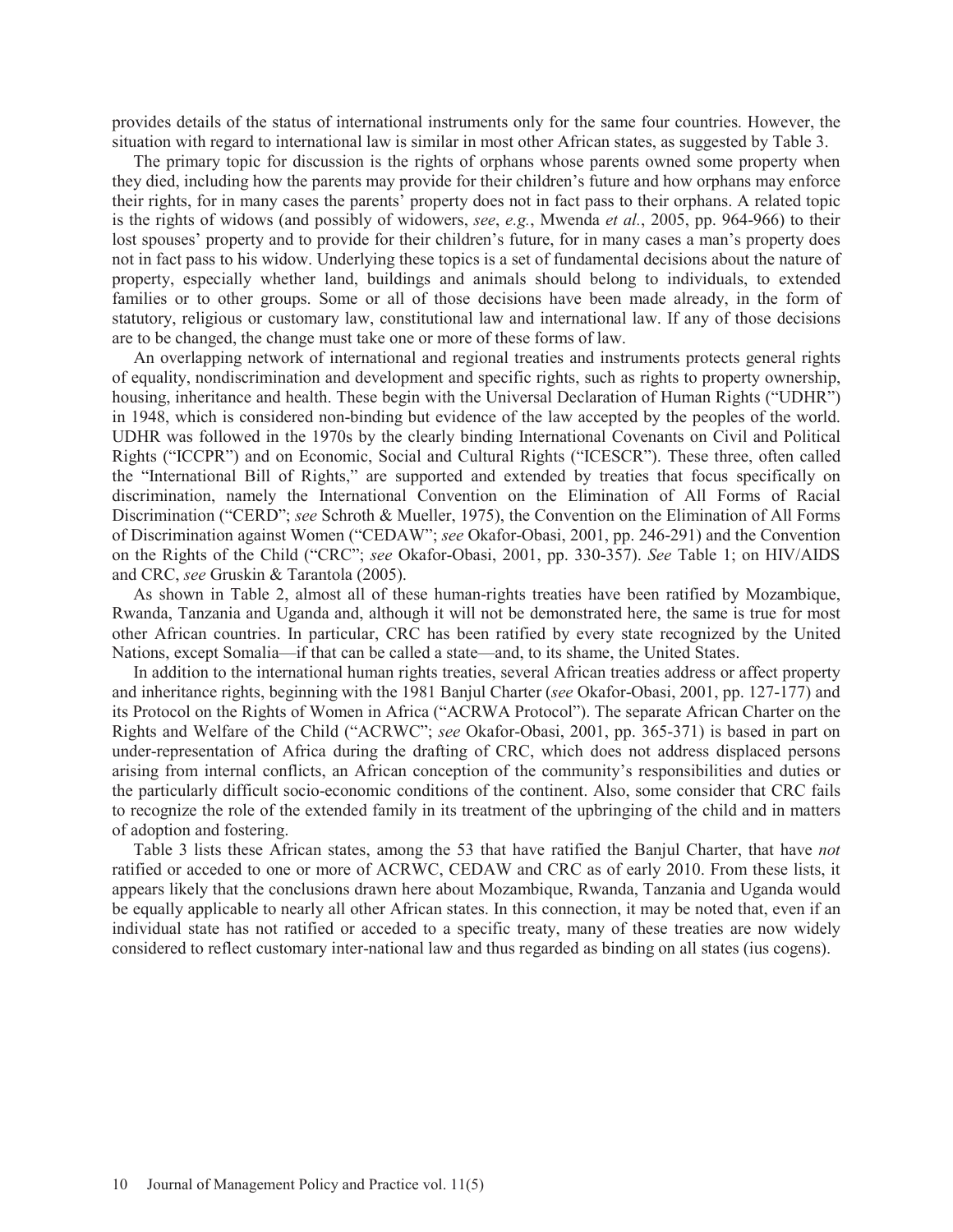**TABLE 1 DEFINITIONS OF TERMS USED IN TABLES 2 AND 3 AND THE TEXT**

| Term                  | <b>Definition</b>                                                                       |  |  |  |
|-----------------------|-----------------------------------------------------------------------------------------|--|--|--|
| <b>ACRWA</b>          | Protocol to the African Charter on Human and Peoples' Rights on the Rights of Women     |  |  |  |
| Protocol              | in Africa, adopted 11 July 2003, entered into force 25 November 2005, available $at'$   |  |  |  |
|                       | http://www.achpr.org/english/ info/women en.html                                        |  |  |  |
|                       | Twenty-one states have ratified the ACRWA Protocol                                      |  |  |  |
| <b>ACRWC</b>          | African Charter on the Rights and Welfare of the Child, entered into force 29 November  |  |  |  |
|                       | 1999, available at http://www.achpr.org/english/ info/child en.html                     |  |  |  |
|                       | Forty-one states have ratified ACRWC.                                                   |  |  |  |
| <b>Banjul Charter</b> | African (Banjul) Charter on Human and Peoples' Rights, adopted by the OAU on 27         |  |  |  |
|                       | June 1981, entered into force 21 October 1986, <i>available at</i> http://www.africa-   |  |  |  |
|                       | union.org/root/au/Documents/Treaties/Text/Banjul%20Charter.pdf                          |  |  |  |
|                       | Fifty-three states have ratified the Banjul Charter.                                    |  |  |  |
| <b>CEDAW</b>          | Convention on the Elimination of All Forms of Discrimination Against Women, G.A.        |  |  |  |
|                       | Res. 34/180, opened for signature 18 December 1979, entered into force 3 September      |  |  |  |
|                       | 1981, available at                                                                      |  |  |  |
|                       | http://www.un.org/womenwatch/daw/cedaw/text/econvention.htm                             |  |  |  |
| <b>CEDAW</b>          | Optional Protocol to the Convention on the Elimination of All Forms of Discrimination   |  |  |  |
| Optional              | Against Women, G.A. Res. 54/4, opened for signature 6 October 1999, entered into        |  |  |  |
| Protocol              | force 22 December 2000, available at                                                    |  |  |  |
|                       | http://www.un.org/womenwatch/daw/cedaw/protocol/text.htm                                |  |  |  |
| <b>CERD</b>           | International Convention on the Elimination of All Forms of Racial Discrimination,      |  |  |  |
|                       | G.A. Res. 2106 (XX), opened for signature 21 December 1965, entered into force 4        |  |  |  |
|                       | January 1969, available at                                                              |  |  |  |
|                       | http://www2.ohchr.org/english/law/cerd.htm                                              |  |  |  |
| <b>CRC</b>            | Convention on the Rights of the Child, G.A. Res. 44/25, opened for signature 20         |  |  |  |
|                       | November 1989, entered into force 2 September 1990, available at                        |  |  |  |
|                       | http://www2.ohchr.org/english/law/crc.htm                                               |  |  |  |
| <b>ICCPR</b>          | International Covenant on Civil and Political Rights, G.A. Res. 2200A (XXI), opened     |  |  |  |
|                       | for signature 16 December 1966, entered into force 23 March 1976, available at          |  |  |  |
|                       | http://www2.ohchr.org/english/law/ccpr.htm                                              |  |  |  |
| <b>ICCPR</b><br>First | First Optional Protocol to the Covenant for Civil and Political Rights, G.A. Res. 2200A |  |  |  |
| Optional              | (XXI), opened for signature 16 December 1966, entered into force 23 March 1976,         |  |  |  |
| Protocol              | available at http://www2.ohchr.org/english/law/ccpr-one.htm                             |  |  |  |
| <b>ICESCR</b>         | International Covenant on Economic, Social and Cultural Rights, G.A. Res. 2200A         |  |  |  |
|                       | (XXI), opened for signature 16 December 1966, entered into force 3 January 1976;        |  |  |  |
|                       | available at http://www2.ohchr.org/english/law/cescr.htm                                |  |  |  |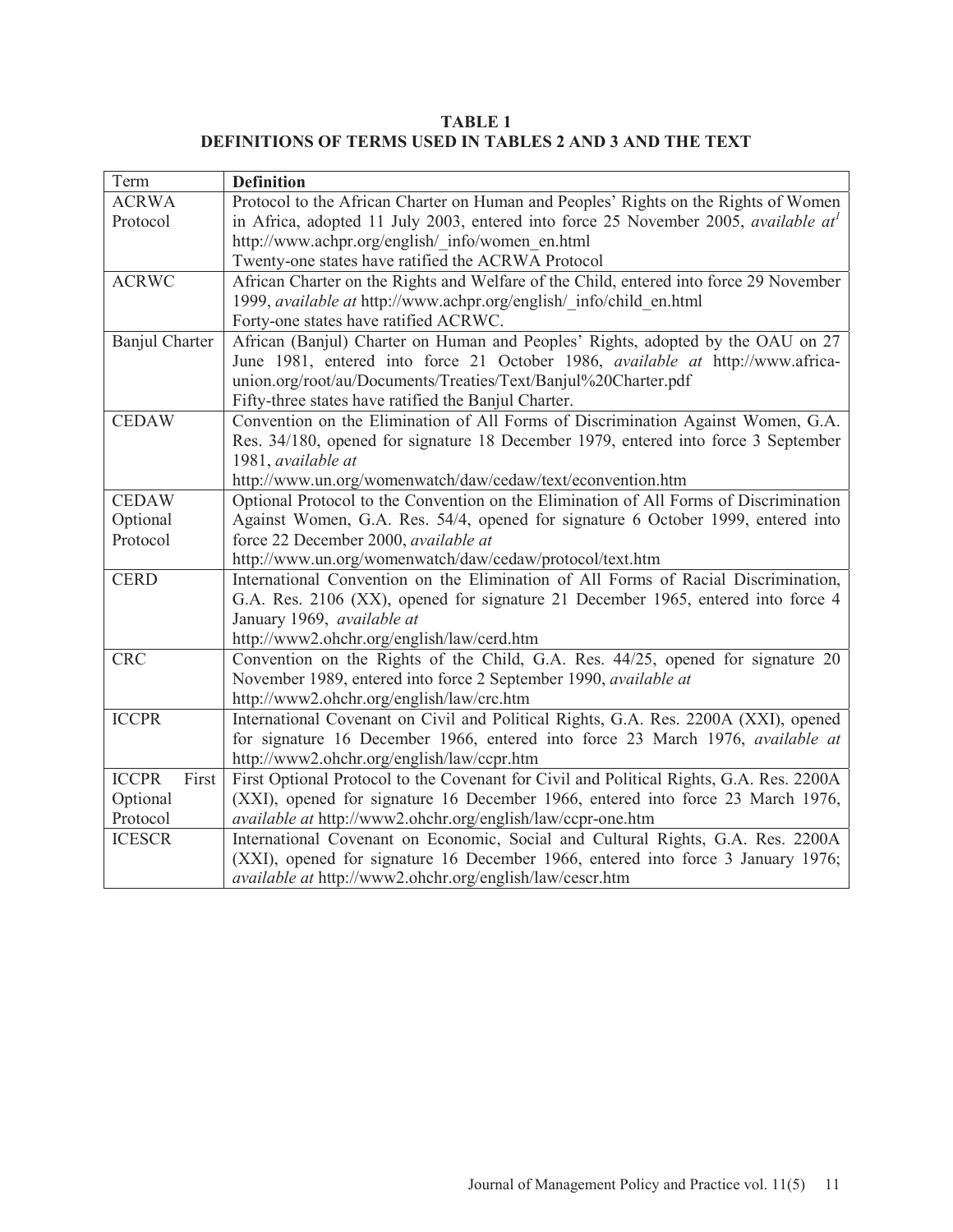# **TABLE 2 TREATY RATIFICATION STATUS**

| <b>TREATY</b>                                     | Mozambique                                          | Rwanda                                          | <b>Tanzania</b>                               | <b>Uganda</b>                                               |
|---------------------------------------------------|-----------------------------------------------------|-------------------------------------------------|-----------------------------------------------|-------------------------------------------------------------|
| <b>ACRWA Protocol</b><br>(2005)                   | S (15 December<br>$2003$ , R $(9$<br>December 2005) | S (19 December<br>2003), R (25 June<br>2004)    | S (5 November<br>2003), R (7 May<br>2007)     | S (18 December<br>2003)                                     |
| <b>ACRWC</b> (1999)                               | R (15 July 1998)                                    | S (2 October 1991),<br>R (11 May 2001)          | S (23 October<br>1998), R (16)<br>March 2003) | S (26 February<br>1992), R (17<br>August 1994)              |
| <b>Banjul Charter</b><br>(1986)                   | R (22 February<br>1989)                             | R (15 July 1983)                                | R (18 February<br>1984)                       | R (10 May 1986)                                             |
| <b>CEDAW</b> (1981)                               | A (21 April 1997)                                   | S (1 May 1980), R<br>(2 March 1981)             | S (17 July 1980),<br>R (20 August<br>1985)    | S (30 July 1980),<br>R (22 July 1985)                       |
| <b>CEDAW</b> Optional<br>Protocol (2000)          | R (4 Nov. 2008)                                     | A (15 Dec. 2008)                                | A (12 January<br>2006)                        |                                                             |
| CERD (1965)                                       | A (18 April 1983)                                   | A (16 April 1975)                               | A (27 Oct. 1972)                              | A (21 November<br>1980)                                     |
| CRC (1990)                                        | S (30 September<br>1990), R (26 April<br>1994)      | S (26 January<br>1990), R (24)<br>January 1991) | S (1 June 1990),<br>R (10 June 1991)          | S (17 August)<br>1990), R (17<br>August 1990)               |
| <b>ICCPR (1976)</b>                               | A (21 July 1993)                                    | A (16 April 1975)                               | A (11 June 1976)                              | A (21 June 1995)                                            |
| <b>ICCPR First</b><br>Optional Protocol<br>(1966) |                                                     |                                                 |                                               | A (14 November<br>1995) (with<br>reservation <sup>2</sup> ) |
| <b>ICESCR (1976)</b>                              |                                                     | A (16 April 1975)                               | A (11 June 1976)                              | A (21 Jan. 1987)                                            |

 $S$  – signed;  $A$  – acceded;  $R$  – ratified

 There are also several relevant declarations, which, like UDHR, may become binding customary international law if their contents are widely accepted. These include the U.N. Millennium Declaration, adopted by the General Assembly (G.A. Res. 55/2, 8 Sept. 2000), and the 1996 Istanbul Declaration (3-14 June 1996, *available at* http://ww2.unhabitat.org/ declarations/Istanbul.asp) and Habitat Agenda (7 August 1996, *available at* http:// www.unhabitat.org/downloads/docs/1176\_6455\_The\_Habitat Agenda.pdf), which address adequate shelter for all and development of sustainable human settlements. Specifically African instruments include the 2001 Lomé Declaration (14-16 March 2001, *available at* http://www.nhri.net/pdf/LomeE.pdf), the 2002 Kampala Declaration (14-16 August 2002, *available at* http://www.nhri.net/pdf/African4thNhri/ANHRI%20-%204th%20Conference%20-%20Kampala%20 Declaration.pdf) and the 2005 Abuja Declaration (8-10 November 2005, *available at* http:// www.nhri.net/pdf/Abuja\_Declarations\_2005\_En.pdf).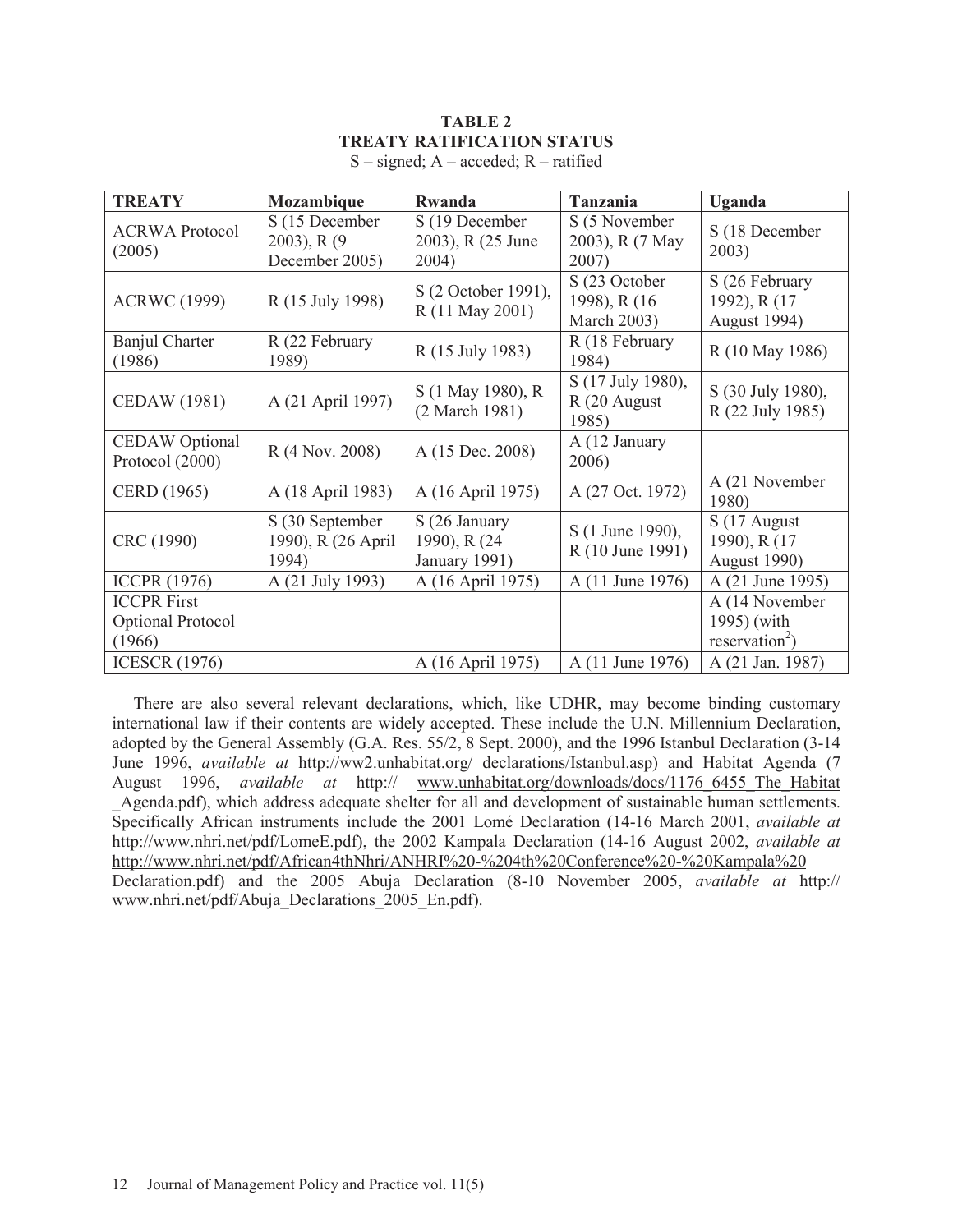## **TABLE 3 AFRICAN STATES THAT HAVE** *NOT* **RATIFIED SELECTED TREATIES**

| <b>TREATY</b> |                                                                                |
|---------------|--------------------------------------------------------------------------------|
| ACRWC         | Central African Republic, Djibouti, Democratic Republic of Congo, Sahrawi Arab |
|               | Democratic Republic, São Tomé and Principe, Somalia, Swaziland, Tunisia        |
| <b>CEDAW</b>  | Sahrawi Arab Democratic Republic, Somalia, Sudan                               |
| <b>CRC</b>    | Sahrawi Arab Democratic Republic, Somalia                                      |

#### **NON-DISCRIMINATION, EQUALITY AND THE RIGHT TO DEVELOPMENT**

 All of the aforementioned international and regional instruments aim to protect the rights of women and children. All stress the importance of non-discrimination and equality as the foundation for the effective exercise of other rights, including property, housing and inheritance rights. Numerous treaties also guarantee rights to economic, social and cultural development and require states to ensure each individual's right to development. The fundamental rights of equality, non-discrimination and development are the foundation for the more specific rights considered here, notably the right to secure and predictable mechanisms for the ownership of property, the right to inherit property and other resources necessary for survival and the right to adequate housing and an adequate standard of living.

 Article 5(a) of CEDAW obliges states parties to "take all appropriate measures…[t]o modify the social and cultural patterns of conduct of men and women, with a view to achieving the elimination of prejudices and customary and all other practices which are based on the idea of the inferiority of or the superiority of either of the sexes or on stereotyped roles for men and women."

 CRC Article 3(1), ACRWC Articles 3 and 4(1), the U.N. Millennium Declaration Article I(2) and the Lomé Declaration all provide that the best interests of the child shall be a primary consideration. CRC Article 2(2) requires states parties to take "all appropriate measures to ensure that the child is protected against all forms of discrimination or punishment on the basis of the status, activities, expressed opinions, or beliefs of the child's parents, legal guardians, or family members." ICCPR Article 24(1) provides, "Every child shall have, without any discrimination as to race, colour, sex, language, religion, national or social origin, property or birth, the right to such measures of protection as are required by his status as a minor, on the part of his family society and the State." ICESCR specifically recognizes the vulnerable position of children and orphans and requires, in Article 10(3), "Special measures of protection and assistance be taken on behalf of all children and young persons without any discrimination for reasons of parentage or other conditions." Article III.19 of the U.N. Millennium Declaration expressly resolves "[t]o provide special assistance to children orphaned by HIV/AIDS."

 Article 17(3) of the Banjul Charter requires states to promote and to protect "morals and traditional values recognised by the community." This requirement may at times conflict with and at other times reinforce the rights protected by the various international and regional human-rights treaties, but, in all cases, community morals and traditional values must be considered as the backdrop for the application of these treaties. For example, an individual's intentions in relation to inheritance may be manifested in a variety of ways: orally, through a written will, in a memory book or in a tribal decree. These intentions should be respected in so far as possible, but must yield where traditional values conflict with fundamental rights, as when customary law transfers a decedent's property to male children only.

## **PROPERTY RIGHTS**

 Both regional and international instruments, such as CEDAW Articles 13(3) and 14, UDHR Article 17 and ACRWA Protocol Article 19(c), guarantee the right to own property and require states parties not to circumvent this right arbitrarily, except when the community requires the subjugation of the individual property right for the benefit of the community's general interest. The General Comments to ICCPR hold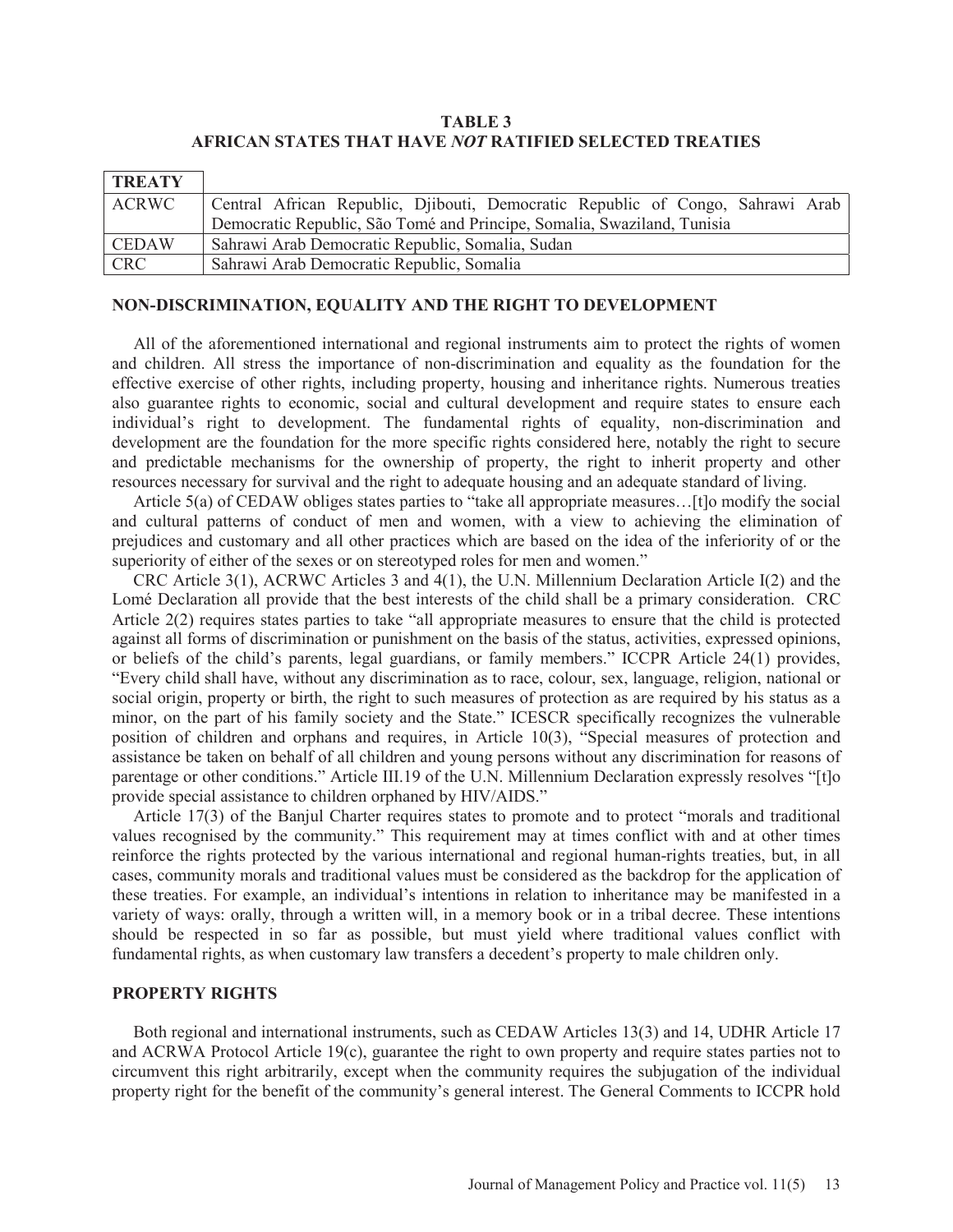that the right of every person to be recognized everywhere as a person before the law implies "that the capacity of women to own property, to enter into a contract or to exercise other civil rights may not be restricted on the basis of marital status or any other discriminatory ground" and that states must ensure that the matrimonial regime contains equal rights and obligations for both spouses, with regard to the ownership or administration of property, "whether common property or property in the sole ownership of either spouse."

 CEDAW also protects a woman's right to make decisions, to enter into contracts and to own, acquire, manage, administer, enjoy and dispose of property. The General Recommendations to CEDAW confirm that these property rights are essential to a woman's right to enjoy financial independence, and, in many countries, are critical to women's ability to earn a living and to provide adequate housing and nutrition for themselves and their families.

CEDAW Articles  $16(1)(h)$  and (c) require states parties to "take all appropriate measures to eliminate discrimination against women in all matters relating to marriage and family relations," including guaranties of "[t]he same rights for both spouses in respect of ownership, acquisition, management, administration, enjoyment and disposition of property, whether free of charge or for a valuable consideration." Although many treaty guaranties of widows' rights do not address property rights specifically, language promising widows enjoyment of all human rights implies such protection. CEDAW Article 13 requires states "to eliminate discrimination against women in…economic and social life in order to ensure, on a basis of equality of men and women, the same rights, in particular[, t]he right to family benefits [and t]he right to bank loans, mortgages and other forms of financial credit."

 CRC and ACRWC do not expressly regulate children's rights to own property, but those rights may be implicit in others that are explicit, such as the right to adequate housing. It follows from CRC Article 3 that any individual holding property on behalf of a child, such as a trustee or guardian, must protect the interests of the child. CRC Article 36 requires states parties to "protect the child against all…forms of exploitation prejudicial to any aspects of the child's welfare" and Article 16 requires that each child have "the right to the protection of the law against [any] arbitrary or unlawful interference with his or her…home." These provisions may be interpreted to prohibit, with respect to conveyance of property, the subjugation of the child's rights to the interests of his parents' families or tribes.

## **RIGHTS TO HOUSING AND SHELTER**

 International and regional treaties, such as Banjul Charter Article 12(1), ACRWA Protocol Article 16 and ICESCR Article 11(1), guarantee the rights to adequate housing, residence and acceptable living conditions. UDHR Article 12 provides that "no one shall be subjected to arbitrary interference with his…home" and "[e]veryone has the right to the protection of the law against such interference or attacks." The United Nations endorsed "universal goals of adequate shelter and sustainable human settlements development" during the 1996 U.N. Conference on Human Settlements and in the Istanbul Declaration that was adopted at that Conference, recognizing in the latter "the particular needs of women, children and youth for safe, healthy and secure living conditions" and declaring that governments must ensure "protection from discrimination and equal access to affordable, adequate housing for all persons and their families" and "enhance access to land and credit."

 In relation to women, the Beijing Declaration and Platform for Action (15 September 1995, *available at* www1.umn.edu/humanrts/instree/e5dplw.htm) called upon governments to remove all obstacles for women in obtaining affordable housing and access to land and to facilitate rural women's equal access to and control over productive resources, land, credit, capital and property rights. CRC Article 27 recognizes "the right of every child to a standard of living adequate for the child's physical, mental, spiritual, moral and social development, and…States Parties, in accordance with national conditions and within their means, shall take appropriate measures to assist parents and others responsible for the child to implement this right and shall in case of need provide material assistance and support programs, particularly with regard to nutrition, clothing and housing." Rights to adequate housing and acceptable living conditions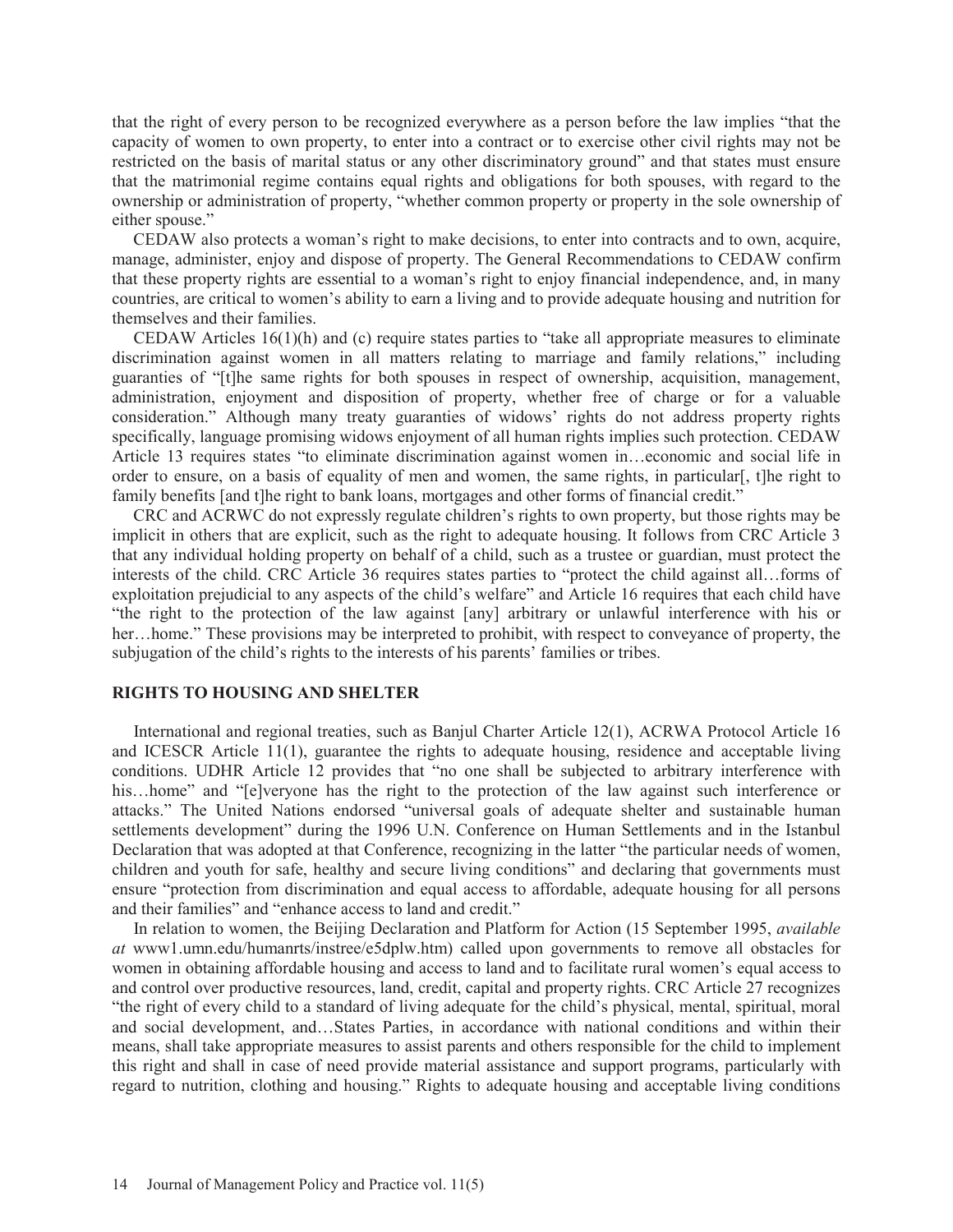are guaranteed—in ACRWA Protocol Article 16, for example—regardless of a woman's marital status and, by extension, regardless of whether a child was born in or out of wedlock. (*See* UDHR Article 25.)

#### **INHERITANCE RIGHTS**

 Article 21 of the ACRWA Protocol provides, "A widow shall have the right to an equitable share in the inheritance of the property of her husband. A widow shall have the right to continue to live in the matrimonial house. In case of remarriage, she shall retain this right if the house belongs to her or she has inherited it. Women and men shall have the right to inherit, in equitable shares, their parents' properties."

 CEDAW requires states parties to take steps to eliminate discrimination against women in relation to their rights upon dissolution of a marriage, which may include inheritance rights. The General Recommendations to CEDAW state that, on the distribution of property upon the dissolution of a marriage or the death of a family relative, "any law or custom that grants men a right to a greater share of property…on the death of a relative, is discriminatory and will have a serious impact on a woman's practical ability to…support herself or her family and to live in dignity as an independent person." Similarly, the Beijing Declaration and Platform for Action instructs governments to enact and enforce legislation guaranteeing equal rights to succession and inheritance to girls.

 The right to security can also be read to support widows' and orphans' inheritance claims, in so far as the Habitat Agenda links the right to inheritance to the right to security and specifically commits governments to (1) providing "legal security of tenure and equal access to land to all people, including women and those living in poverty," and (2) undertaking "legislative and administrative reforms that give women full and equal access to economic resources, including the right to inheritance and to ownership of land and other property, credit, natural resources, and appropriate technologies."

#### **RIGHT TO HEALTH**

 The international community has recognized a right to health and several regional treaties specifically address the impact of the rapid spread of HIV/AIDS. For example, Article 14(1)(d) and (e) of the ACRWA Protocol address HIV/AIDS in the context of women's right to health, guaranteeing women's rights (1) to "self protection and to be protected against sexually transmitted infections, including HIV/AIDS," and (2) "to be informed on one's health status and on the health status of one's partner, particularly if affected with sexually transmitted infections, including HIV/AIDS, in accordance with internationally recognised standards and best practices."

## **RIGHTS RELATING TO THE FAMILY UNIT**

 International and regional instruments, such as ACRWC Article 25(1), CRC Article 20(1), ICCPR Article 23(4) and ACRWC Article 18(2), call for special protection for orphans and children of dissolved marriages. ACRWC Article 25(2) requires states parties to "ensure that a child who is parentless, or who is temporarily or permanently deprived of his or her family environment, or who in his or her interest cannot be brought up or allowed to remain in that environment shall be provided with alternative family care, which could include, among others, foster placement, or placement in suitable institutions for the care of children."

 Very frequently, orphans of AIDS are raised by their grandmothers, straining the latter's physical and material resources (*see*, *e.g.*, Guest, 2001, *passim*). The Banjul Charter obliges States to assist the family and to care for its physical health. Under Article 18, "[t]he aged and the disabled" have "the right to special measures of protection in keeping with their physical or moral needs," which may be read to mandate special protections for those affected by HIV/AIDS. CRC Article 5 requires states parties to "respect the responsibilities, rights and duties of parents or, where applicable, the members of the extended family or community as provided for by local custom, legal guardians or other persons legally responsible for the child, to provide, in a manner consistent with the evolving capacities of the child,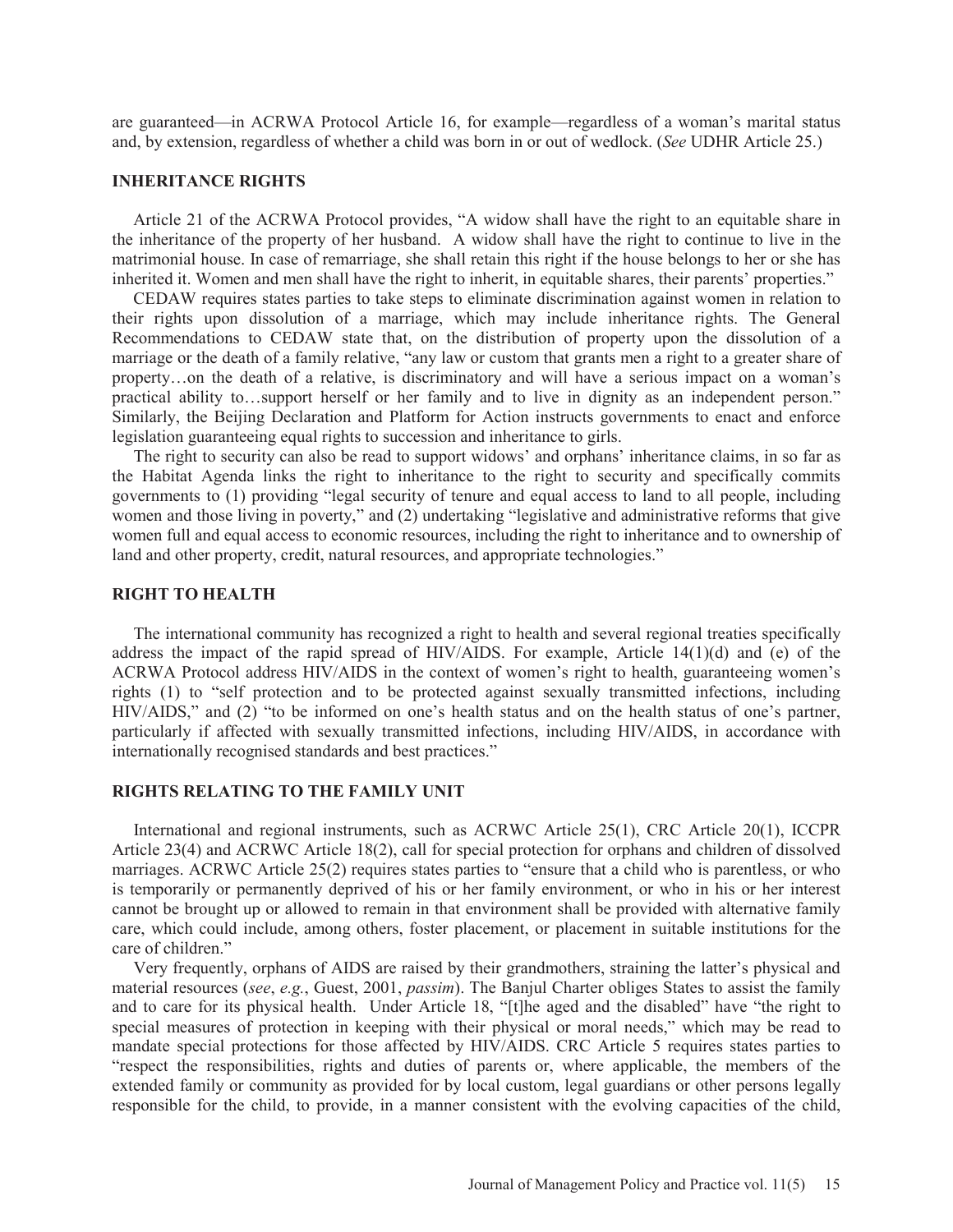appropriate direction and guidance in the exercise by the child of the rights recognized in the [CRC]." Comparable provisions are found in ICESCR Article 10(1) and ACRWC Article 20(2)(a).

## **RIGHTS TO INFORMATION AND EDUCATION**

 Equal access to and the promotion of educational opportunities among women and children are necessary for the development of women and children in the political, civil and economic arenas and also in order to understand the laws governing property and inheritance rights and the means by which complaints for the deprivation of such rights may be brought. Every individual has the right to receive information (UDHR Article 19, ICCPR Article 19(2), CEDAW Articles 10(h), 14(2)(b) and 16(1)(e), CRC Articles 13(1), 17 and 28(1)) and African states also have "the duty to promote and ensure through teaching, education and publication, the respect of the rights and freedoms contained in the [Banjul] Charter and to see to it that these freedoms and rights as well as corresponding obligations and duties are understood" (Banjul Charter Articles 9(1), 25). States also must "take specific positive action to promote literacy among women" (ACRWA Protocol Article 12(2)(a)) and "provide free and compulsory basic education" to every child (ACRWC Article 11(1), (3)). As a practical matter, men's misuse of their dominant position is often based in ignorance, so better education of males must be a priority also.

#### **THE POSITION IN THE FOUR COUNTRIES**

 As shown in Table 2, all four of the states considered here have ratified or acceded to ICCPR, CEDAW, CERD, the Banjul Charter, CRC and ACRWC. All except Mozambique have acceded to ICESCR, whose provisions are often directly on point. However, as shown above, all of the most relevant provisions of ICESCR can be matched to similar provisions in instruments to which Mozambique is a party, namely ACRWC, the ACRWA Protocol and CRC. Thus it would be quite difficult to construct an argument that Mozambique is any less obligated to HIV/AIDS orphans and widows, under international law, than any of the others.

#### **CONCLUSION**

 In all countries—although the member states of the European Union may be nearly an exception to this—most laws are adopted without being required by international law. It is therefore only one of many possible reasons for adopting and implementing laws that the state is already committed by international law to do so. To the extent human rights are involved, however, international law is increasingly a key basis, both at the level of treaties, *i.e.*, contracts between states, and at that of binding customary international law, or ius cogens.

 On the basis of the information set forth in this article, it is reasonable to conclude that all of the four states considered are already obligated, under international law, to protect the property and inheritance rights of HIV/AIDS widows and orphans, overriding any customary law, or even interpretation of Shari'a, that violates those rights.

#### **ENDNOTES**

- 1. This and all other web sites cited in this article were last visited 31 August 2010.
- 2. Uganda's reservation to ICCPR First Optional Protocol states, "The Republic of Uganda does not accept the competence of the Human Rights Committee to consider a communication under the provisions of article 5 paragraph 2 from an individual if the matter in question has already been considered under another procedure of international investigation or settlement." Article 5(2) provides, "There shall be no restriction upon or derogation from any of the fundamental human rights recognized or existing in any State Party to the present Covenant pursuant to law,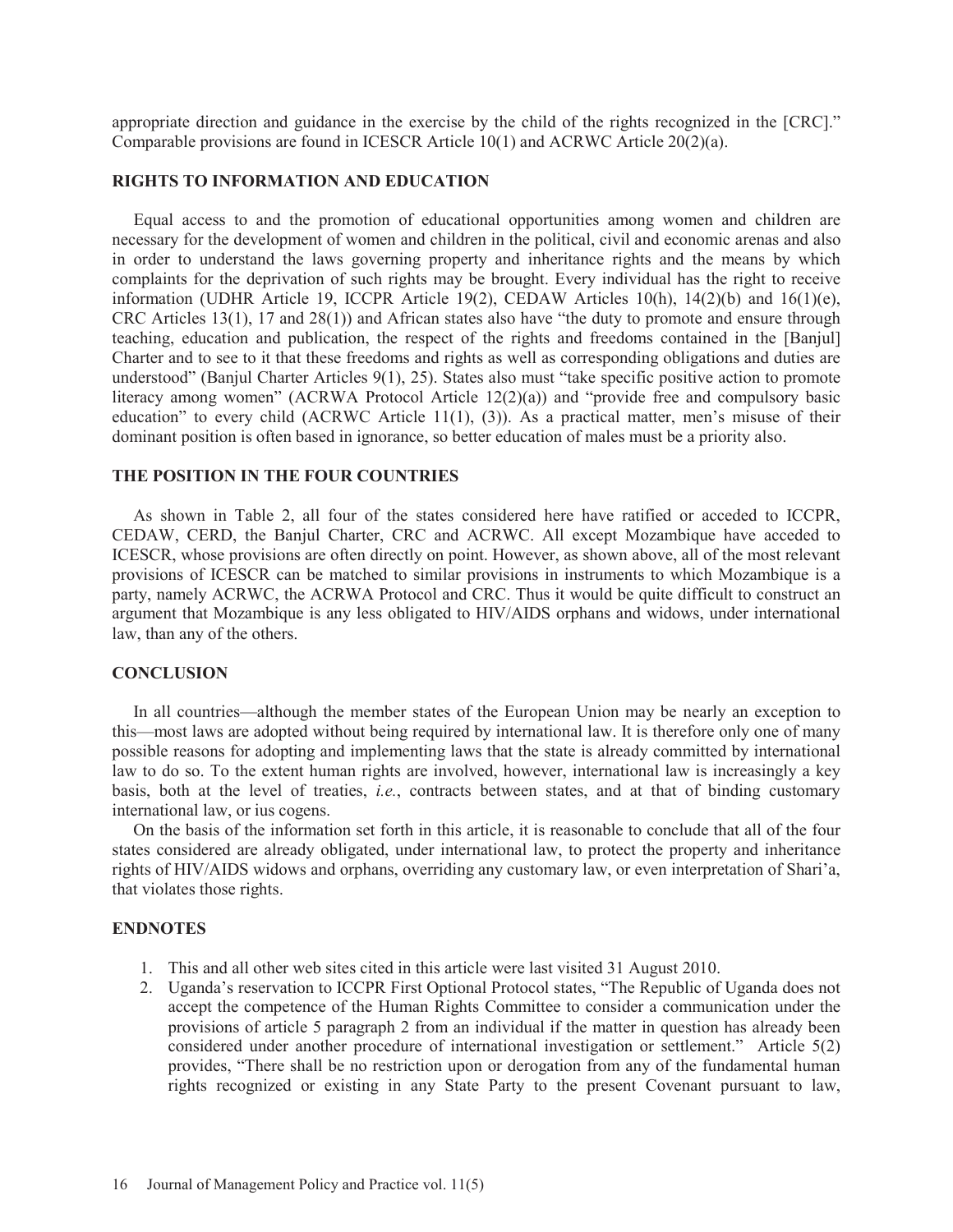conventions, regulations or custom on the pretext that the present Covenant does not recognize such rights or that it recognizes them to a lesser extent."

## **Note:**

The original conference paper on this subject was presented at the 2007 conference of the International Academy of African Business and Development. It was based on research conducted during 2006, under the supervision of Dr. Schroth and Christina M. Storm, by about forty lawyers from the international law firms of Cleary Gottlieb Steen & Hamilton, McDermott Will & Emery, Pepe & Hazard, Shearman & Sterling and White & Case, under the auspices of Africare and Lawyers Without Borders. Some of the information and text are taken from or based on unpublished 2006 reports from this project; additional information and text 2007-2010 are solely by Dr. Schroth.

## **REFERENCES**

Benschop, M. (2002). Rights and Reality: Are Women's Equal Rights to Land, Housing and Property Implemented in East Africa? Nairobi: United Nations Human Settlements Programme.

Foster, G., Levine, C. & Williamson, J., eds. (2005). *A Generation at Risk: The Global Impact of HIV/AIDS on Orphans and Vulnerable Children*. New York: Cambridge University Press.

Gruskin, S. & Tarantola, D. (2005). Human Rights and Children Affected by HIV/AIDS. In Foster *et al*. (2005), pp. 134-158.

Guest, E. (2001). *Children of AIDS: Africa's Orphan Crisis*. Scottsville, South Africa: University of Natal Press. The second edition (2003) was not consulted.

Mwenda, K.K., Mumba, F.N.M. & Mvula-Mwenda, J. (2005). Property-Grabbing Under African Customary Law: Repugnant to Natural Justice, Equity and Good Conscience, yet a Troubling Reality. *George Washington International Law Review*, 37, 949-967.

Okafor-Obasi, O. (2001). *Völkerrechtlicher Schutz der Frauen und Kinder unter besonderer Berücksichtigung der Rechtslage in Afrika südlich der Sahara*. Berlin: Berlin Verlag.

Schroth, P.W. & Mueller, V.S. (1975). Racial Discrimination: The United States and the International Convention. *Human Rights*, 4, 171-203.

Schroth, P.W. (2008). The Law of Property Grabbing 2: Inheritance Rights of HIV/AIDS Widows and Orphans – The Law of Uganda and the Standards of International Law. *Proceedings of the International Academy of African Business and Development*, 9, 605-616.

Schroth, P.W. & Martinez, L. (2009). The Law of Property Grabbing 3: Property and Inheritance Rights of HIV/AIDS Widows and Orphans – The Law of Mozambique and the Standards of International Law. *Proceeding of the International Academy of African Business and Development*, 10, 517-525.

Subbarao, K. & Coury, D. (2004). *Reaching Out to Africa's Orphans: A Framework for Public Action*. Africa Region Human Development Series. Washington: World Bank.

United Nations Programme on HIV/AIDS and World Health Organization (UNAIDS-WHO 2008). 2008 Report on the Global AIDS Epidemic. Geneva: UNAIDS.